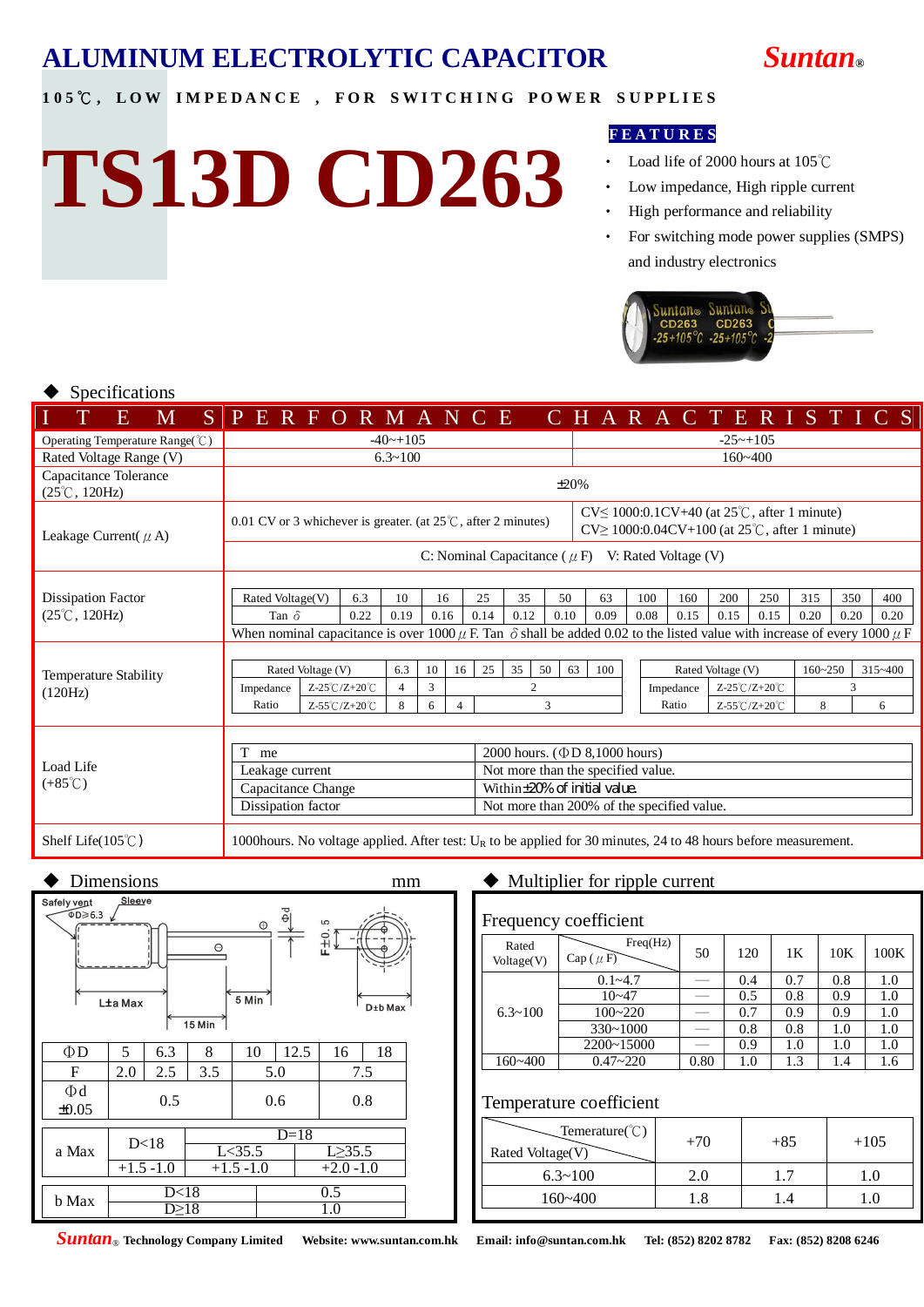#### 105℃, LOW IMPEDANCE, FOR SWITCHING POWER SUPPLIES

# **TS13D CD263**

#### $\blacklozenge$  STANDARD RATINGS

| WV(V)            |                    | 6.3               |        |                          | 10        |                   |                    | 16                |                   | 25                       |           |        |
|------------------|--------------------|-------------------|--------|--------------------------|-----------|-------------------|--------------------|-------------------|-------------------|--------------------------|-----------|--------|
|                  | Size               | Impedance         | Ripple | Size                     | Impedance | Ripple            | Size               | Impedance         | Ripple            | Size                     | Impedance | Ripple |
| Cap<br>$(\mu F)$ | $\Box$ DxL<br>(mm) | $\Omega$          | mArms  | $\Box$ DxL<br>(mm)       | $\Omega$  | mArms             | $\Box$ DxL<br>(mm) | $\Omega$          | mArms             | $\Box$ DxL<br>(mm)       | $\Omega$  | mArms  |
| 4.7              | $-$                | $\frac{1}{2}$     | $-$    | $-$                      | $-$       | $\equiv$ $\equiv$ | $-$                | ÷.                | $-$               | 5x11                     | 3.0       | 85     |
| 10               | $-$                | $-$               | $-$    | $\frac{1}{2}$            | $-$       | $\mathbf{u}$      | 5x11               | 1.9               | 105               | 5x11                     | 2.5       | 92     |
| 22               | $\qquad \qquad -$  | $\qquad \qquad -$ | $-$    | 5x11                     | 2.5       | 92                | 5x11               | 1.9               | 105               | 5x11                     | 1.9       | 105    |
| 33               | 5x11               | 2.5               | 105    | 5x11                     | 1.9       | 105               | 5x11               | 1.5               | 120               | 5x11                     | 1.5       | 120    |
| 47               | 5x11               | 1.5               | 120    | 5x11                     | 1.5       | 120               | 5x11               | 1.2               | 130               | 5x11                     | 1.2       | 130    |
| 100              | 5x11               | 1.2               | 130    | 5x11                     | 1.2       | 130               | 6.3x11             | 0.58              | 220               | 6.3x11                   | 0.58      | 220    |
| 220              | 6.3x11             | 0.87              | 180    | 6.3x11                   | 0.58      | 220               | 8x11.5             | 0.47              | 290               | 8x11.5                   | 0.39      | 315    |
| 330              | 6.3x11             | 0.58              | 220    | 8x11.5                   | 0.47      | 265               | 8x11.5             | 0.39              | 315               | 10x12.5                  | 0.23      | 500    |
| 470              | 8x11.5             | 0.39              | 315    | 8x11.5                   | 0.39      | 315               | 10x12.5            | 0.23              | 500               | 10x16                    | 0.18      | 615    |
| 1000             | 10x12.5            | 0.23              | 500    | 10x16                    | 0.18      | 615               | 10x20              | 0.12              | 825               | 12.5x20                  | 0.090     | 1050   |
| 2200             | 12.5x20            | 0.095             | 1000   | 12.5x20                  | 0.090     | 1050              | 12.5x25            | 0.068             | 1300              | 16x25                    | 0.056     | 1740   |
| 3300             | 12.5x20            | 0.090             | 1050   | 12.5x25                  | 0.068     | 1300              | 16x25              | 0.056             | 1740              | 16x31.5                  | 0.045     | 2110   |
| 4700             | 16x25              | 0.061             | 1670   | 16x25                    | 0.056     | 1740              | 16x31.5            | 0.045             | 2110              | 18x35.5                  | 0.036     | 2580   |
| 6800             | 16x25              | 0.056             | 1740   | 16x31.5                  | 0.045     | 2110              | 18x35.5            | 0.036             | 2580              | $\sim$ $\sim$            | $-$       | $-$    |
| 10000            | 16x31.5            | 0.045             | 2110   | 18x35.5                  | 0.036     | 2580              | $= -$              | $\qquad \qquad -$ | $\qquad \qquad -$ | $\qquad \qquad -$        | $-$       | $- -$  |
| 15000            | 18x35.5            | 0.036             | 2580   | $\overline{\phantom{a}}$ | $-$       | --                | $- -$              | --                | $-$               | $\overline{\phantom{m}}$ | --        | $-$    |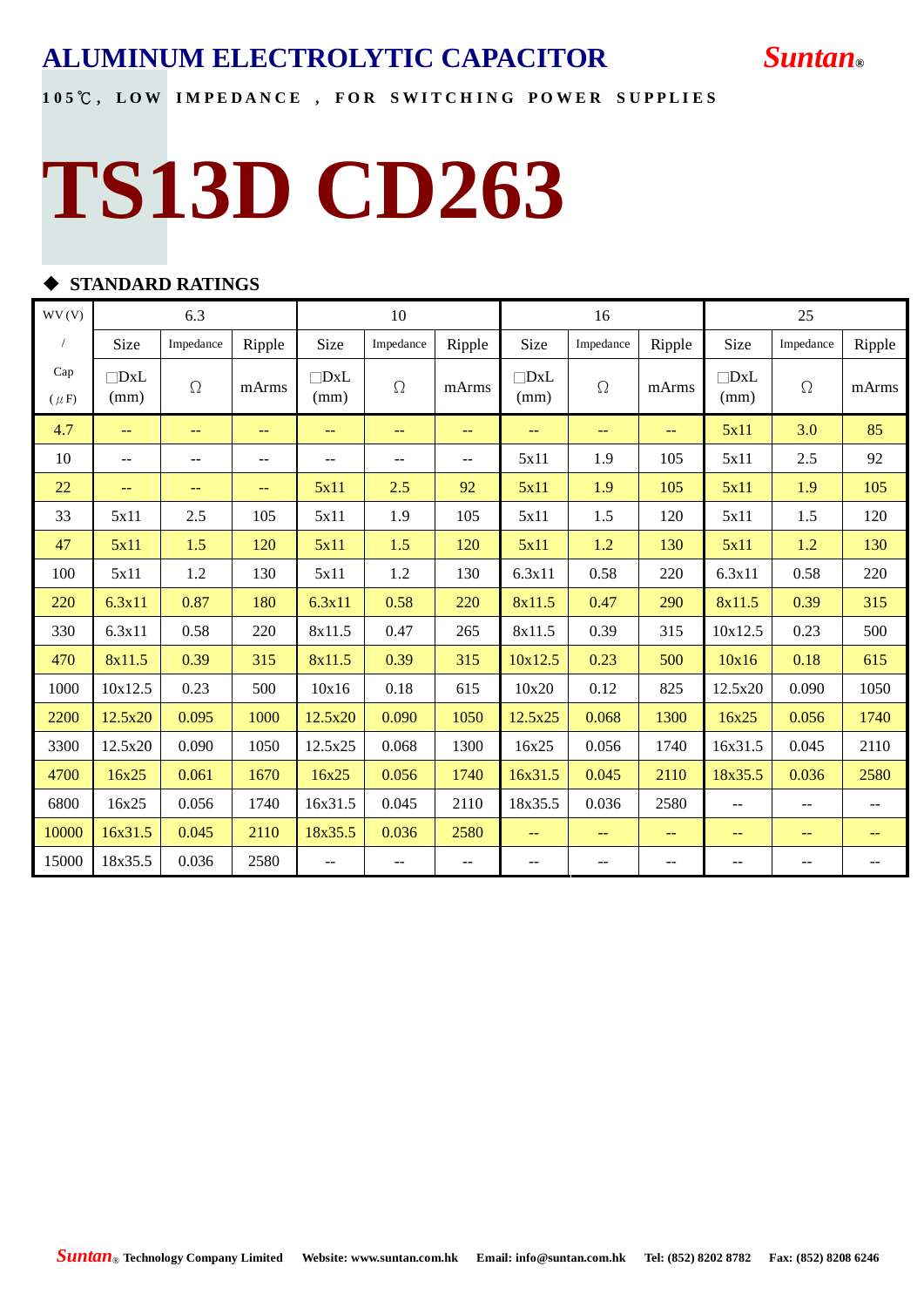#### 105℃, LOW IMPEDANCE, FOR SWITCHING POWER SUPPLIES

# **TS13D CD263**

#### u **STANDARD RATINGS**

| WV(V)            |                    | 35                       |                 |                    | 50            |               |                          | 63            |                          |                    |                          |                                               |
|------------------|--------------------|--------------------------|-----------------|--------------------|---------------|---------------|--------------------------|---------------|--------------------------|--------------------|--------------------------|-----------------------------------------------|
| $\sqrt{2}$       | Size               | Impedance                | Ripple          | Size               | Impedance     | Ripple        | Size                     | Impedance     | Ripple                   | Size               | Impedance                | Ripple                                        |
| Cap<br>$(\mu F)$ | $\neg$ DxL<br>(mm) | $\Omega$                 | mArms           | $\Box$ DxL<br>(mm) | $\Omega$      | mArms         | $\Box$ DxL<br>(mm)       | $\Omega$      | mArms                    | $\Box$ DxL<br>(mm) | $\Omega$                 | mArms                                         |
| 0.1              | $\perp$ .          | $-$                      | ÷÷              | 5x11               | 18.0          | 10            | $\perp$ .                | 44            | $\rightarrow$            | 44                 | $\equiv$ $\equiv$        | $-$                                           |
| 0.22             | $\mathbf{u}$       | $\overline{a}$           | $-$             | 5x11               | 13.0          | 15            | $\mathbf{u}$             | $-$           | $\mathbf{u}$             | $\overline{a}$     | $\overline{a}$           | $\overline{a}$                                |
| 0.33             | $\rightarrow$      | $\rightarrow$            | $\perp$ $\perp$ | 5x11               | 10.0          | 15            | $\rightarrow$            | 44            | $\qquad \qquad -$        | 44                 | $\equiv$ $\equiv$        | $\qquad \qquad -$                             |
| 0.47             | $\mathbf{u}$       | $\overline{\phantom{a}}$ | $\overline{a}$  | 5x11               | 7.0           | 23            | $\overline{\phantom{a}}$ | $-$           | $\mathbf{u}$             | 5x11               | 13.0                     | 30                                            |
| $\mathbf{1}$     | $\qquad \qquad -$  | --                       | --              | 5x11               | 4.9           | 35            | $\qquad \qquad -$        | --            | $\qquad \qquad -$        | 5x11               | 11.0                     | 45                                            |
| 2.2              | $\overline{a}$     | $-$                      | $\overline{a}$  | 5x11               | 4.2           | 35            | $\overline{a}$           | $-$           | $\overline{\phantom{m}}$ | 5x11               | 9.2                      | 60                                            |
| 3.3              | $\perp$ .          | $\perp$ .                | $\perp$ $\perp$ | 5x11               | 3.9           | 65            | $\perp$ .                | $\equiv$      | $\perp$ $\perp$          | 5x11               | 7.2                      | 67                                            |
| 4.7              | 5x11               | 2.5                      | 92              | 5x11               | 3.6           | 82            | 5x11                     | 5.8           | 74                       | 5x11               | 6.3                      | 75                                            |
| 10               | 5x11               | 1.9                      | 105             | 5x11               | 2.7           | 100           | 5x11                     | 3.6           | 95                       | 6.311              | 3.3                      | 110                                           |
| 22               | 5x11               | 1.5                      | 120             | 5x11               | 1.9           | 125           | 6.3x11                   | 2.1           | 130                      | 8x11.5             | 1.4                      | 165                                           |
| 33               | 5x11               | 1.2                      | 130             | 6.3x11             | 1.1           | 195           | 6.3x11                   | 1.7           | 160                      | 10x12.5            | 0.94                     | 305                                           |
| 47               | 6.3x11             | 0.58                     | 220             | 6.3x11             | 0.90          | 245           | 8x11.5                   | 1.2           | 305                      | 10x16              | 0.68                     | 320                                           |
| 100              | 8x11.5             | 0.39                     | 315             | 8x11.5             | 0.50          | 385           | 10x12.5                  | 0.65          | 395                      | 12.5x20            | 0.28                     | 585                                           |
| 220              | 10x12.5            | 0.23                     | 500             | 10x16              | 0.27          | 505           | 10x20                    | 0.32          | 505                      | 16x25              | 0.16                     | 1120                                          |
| 330              | 10x16              | 0.18                     | 615             | 10x20              | 0.18          | 675           | 12.5x20                  | 0.22          | 660                      | 16x25              | 0.13                     | 1290                                          |
| 470              | 10x20              | 0.12                     | 825             | 12.5x20            | 0.12          | 895           | 12.5x25                  | 0.16          | 850                      | 16x31.5            | 0.11                     | 1350                                          |
| 1000             | 12.5x25            | 0.068                    | 1300            | 16x25              | 0.076         | 1495          | 16x31.5                  | 0.098         | 1430                     | 44                 | $-$                      | $--$                                          |
| 2200             | 16x31.5            | 0.045                    | 2110            | 18x35.5            | 0.050         | 2190          | $\overline{a}$           | --            | $-$                      | --                 | $\overline{\phantom{m}}$ | --                                            |
| 3300             | 18x35.5            | 0.036                    | 2580            | 44                 | $\rightarrow$ | $\rightarrow$ | $\rightarrow$            | $\rightarrow$ | $\rightarrow$            | --                 | $\rightarrow$            | $\mathord{\hspace{1pt}\text{--}\hspace{1pt}}$ |